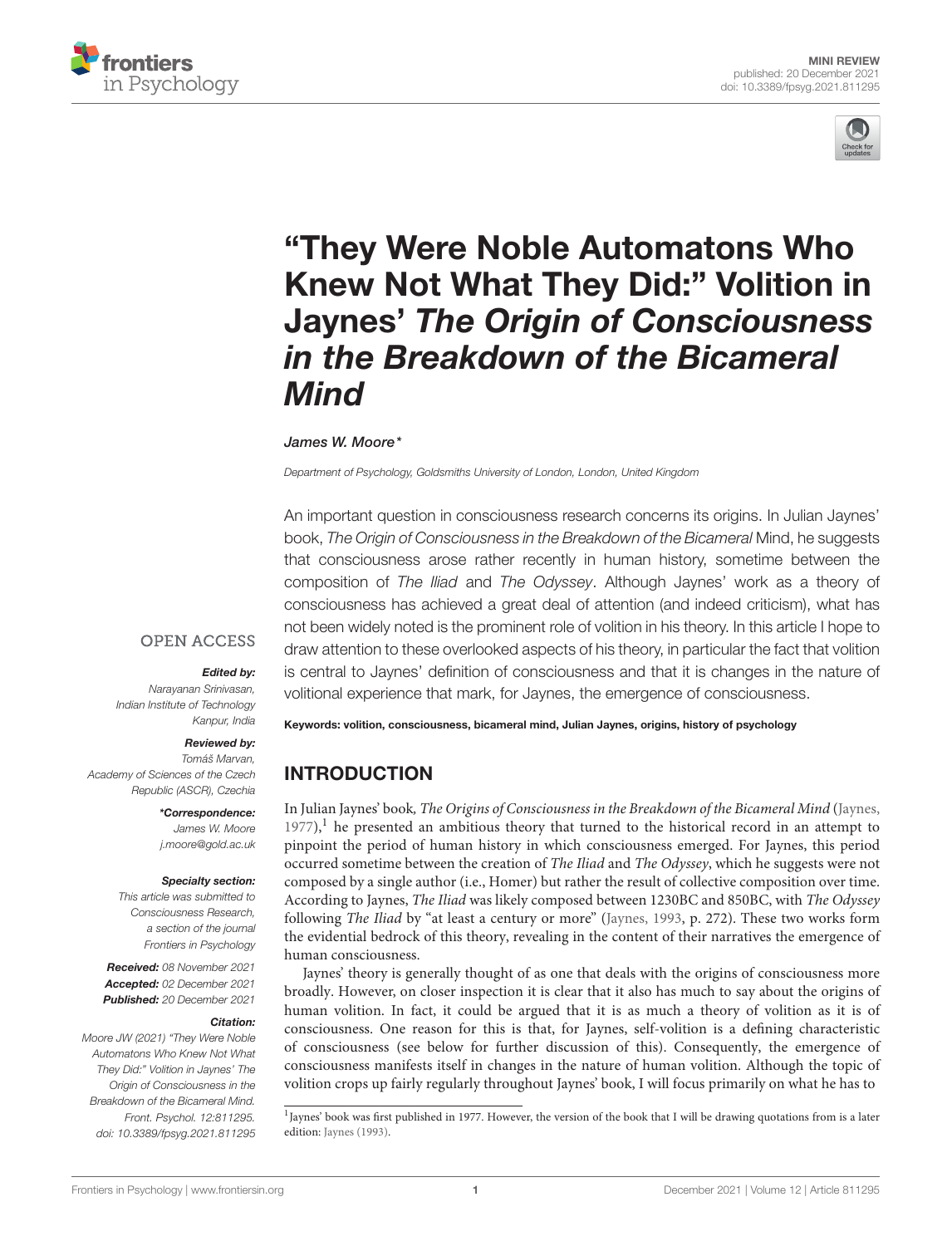say about it in the context of The Iliad and The Odyssey (it should be noted here that the range of evidence Jaynes presents is far broader than these two classic works, encompassing a variety of historical sources and cultures, as well as contemporary evidence, such as the symptoms of schizophrenia and the phenomenon of hypnosis).

Anyone familiar with Jaynes theory is likely to be aware of the mixed critical reception of Jaynes' theory. This criticism is important to acknowledge and is something I address towards the end of this article. However, whilst important, my concern here is not the veracity of Jaynes' theory. Instead, my aim is to draw attention to those (overlooked) features of Jaynes' theory that directly relate to human volition.

## THE THEORY

There are three elements to Jaynes' theory of the origins of consciousness: (1) his definition of consciousness, (2) his notion of the bicameral mind, and (3) his argument that consciousness emerged following the breakdown of the bicameral mind. In terms of his definition of consciousness, Jaynes starts by telling us what consciousness is not, chipping away at the common misconceptions that he believes have hindered a more complete understanding of this phenomenon. Following this process of elimination, Jaynes arrives at the following definition of consciousness:

Subjective conscious mind is an analogue of what is called the real world. It is built up with a vocabulary or lexical field whose terms are all metaphors or analogues of behaviour in the physical world. Its reality is of the same order as mathematics. It allows us to shortcut behavioural processes and arrive at more adequate decisions. Like mathematics, it is an operator rather than a thing or repository. And it is intimately bound up with volition and decision [\(Jaynes, 1993,](#page-3-1) p. 55).

On this view, he sees language as fundamental to consciousness, which then opens up the possibility of unlocking the origins of consciousness by studying our linguistic historical record; an endeavour that [Dennett \(1986\)](#page-3-2) calls "software archaeology." It is interesting to note here that Jaynes' definition of consciousness, quoted above, is also relevant to our discussion of volition, given that he explicitly links consciousness and volition.

With the definition of consciousness mapped out, we proceed to Jaynes' idea of the bicameral mind. According to Jaynes, prior to the emergence of consciousness, the human mind was bicameral i.e., it was split into two parts: a decision-making part and a follower part. Importantly, neither one of these separate parts was conscious. For simple actions, bicameral people were creatures of habit, following well-established routines and patterns of behaviour. Every so often, however, a situation would arise for which routines and habits were not sufficient. In these situations the decision-making part of the mind was recruited. This would direct behaviour by issuing an auditory command. Crucially, these commands were not regarded as self-generated. Instead, bicameral people experienced them as being issued by an external agent. For Jaynes, this property of the bicameral mind explains the origin of gods in human societies—humans regarded these auditory hallucinations as the words of their god(s).

This aspect of the bicameral mind, the outsourcing of volition and decision making to putatively external agents (gods), is directly relevant for our discussion of volition in the context of Jaynes' theory. For Jaynes, the absence of consciousness is actually marked by an absence of self-volition. Bicameral people did not feel they were responsible for their decisions and actions, and this is because they were not conscious. The apparent causal agents in human affairs were not humans but gods.

According to Jaynes, the bicameral mind was an adaptation to the emergence of agricultural societies. This wrought seismic social changes as humans shifted away from living within small hunter-gatherer groups, and instead started to lay down roots and to trade. One of the most profound changes to result from this process was the rapid expansion of the population.

One issue to arise from this population expansion was of maintaining social control. This was easily managed and policed in small hunter-gatherer societies, where leaders were a physical presence. However, in these new larger societies, social control was not so easy, as humans were physically distanced from their rulers. According to Jaynes, the bicameral mind emerged as a solution to this problem. The controlling influence of leaders and gods could be maintained in the form of auditory hallucinations emanating from the decision-making chamber within each individual's own psyche. These auditory hallucinations "became the way of controlling larger groups" [\(Jaynes, 1986,](#page-3-3) p. 10).

For Jaynes, the bicameral mind was a fragile solution to this budding social complexity, and it only existed for about 7,000 years (emerging around 9,000BC). The success of these agricultural societies led to further population growth, which in turn made the job of social control harder to sustain, even with the hallucinated words of gods directing the populous' behaviour. On top of this, agricultural societies went through further cultural and intellectual shifts that served to undermine the efficacy of the bicameral mind. One change in particular posed a problem: the development of writing. According to Jaynes, writing allowed humans to escape the tyranny of their auditory hallucinations. Once something is written down, such as a law or code of conduct, one can walk away from it and return to it. In this way the auditory hallucinations lost their power and influence, which was instead transferred to the written word.

At this point in human history, humans started to lose their gods. Jaynes quotes from the Ludlul Bel Nemeqi—a Mesopotamian poem written during the time of the bicameral mind's breakdown—which clearly expresses this loss:

My god has forsaken me and disappeared, My goddess has failed me and keeps at a distance, The good angel who walked beside me has departed.

To explain this abandonment, humans invented heavens and underworlds—places to which their deities retreated. And in the absence of these gods, a new psyche emerged, one that we too would now recognise. This is the conscious mind that we are familiar with, where decisions and actions are issued from within. Jaynes believed that it was at this point in human history that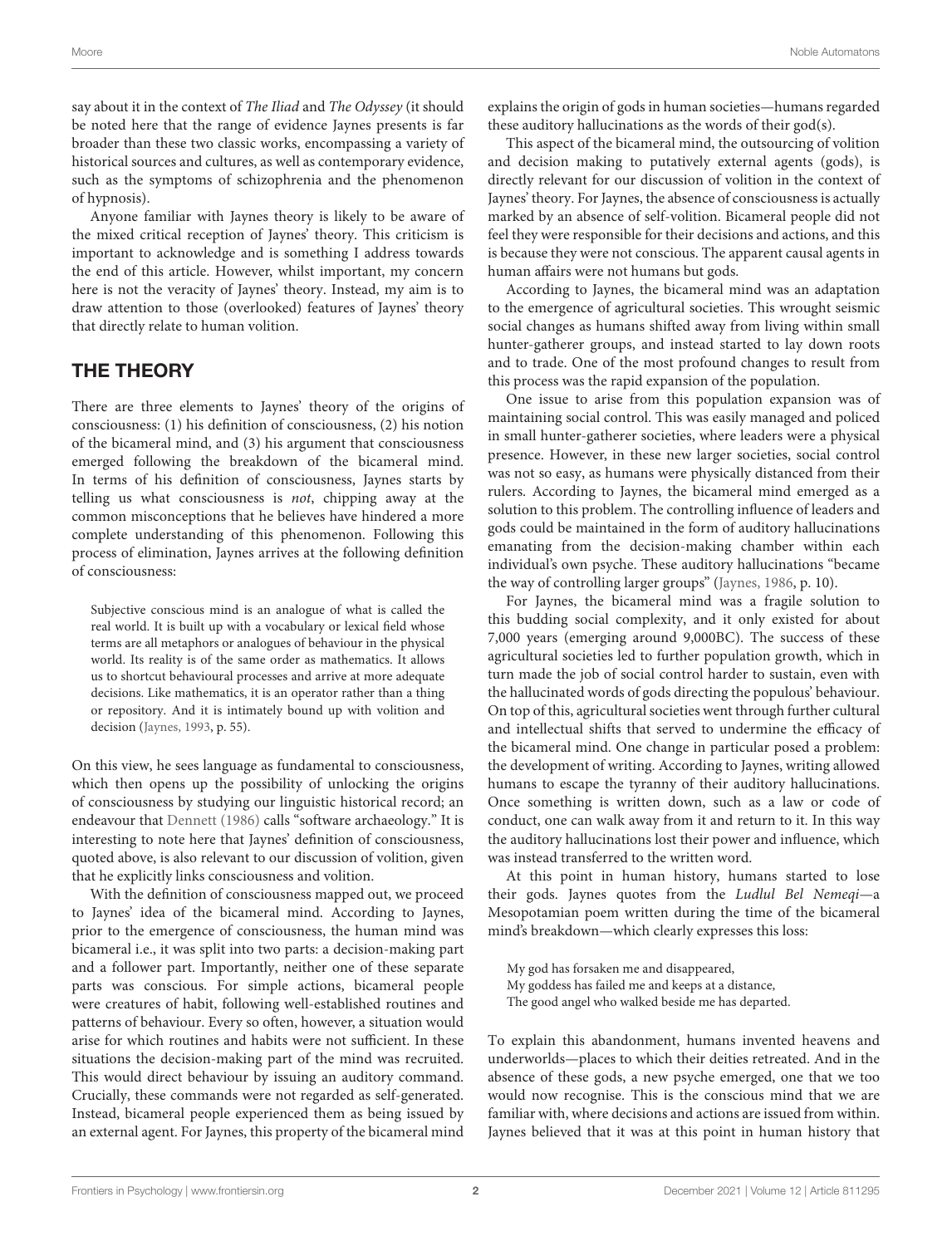consciousness emerged. Contrasting The Odyssey with the earlier Iliad, Jaynes writes:

the bicameral mind by its very definition directs much less of the action. The gods have less to do, and like receding ghosts talk more to each other—and that so tediously! The initiatives move from them, even against them, towards the work of the more conscious human characters [\(Jaynes, 1993,](#page-3-1) p. 273).

So it is the emergence of conscious will that signals the emergence of consciousness. As I have already pointed out, for Jaynes, consciousness entails self-volition, as well as decision-making. It is also the emergence of this volitional aspect of human mental life that marks the emergence of human consciousness, and which can be seen in the written historical record.

# THE ILIAD, THE ODYSSEY AND THE EMERGENCE OF SELF-AGENCY

According to Jaynes, the shift from god-directed automata to selfdetermined agents can be seen in certain fundamental narrative differences between The Iliad and The Odyssey. He first points out that our modern concept of the will is entirely absent from The Iliad (the older of the two texts), noting that "there is... no concept of will or word for it, the concept developing curiously late in Greek thought. Thus, Iliadic men have no will of their own and certainly no notion of free will" [\(Jaynes, 1993,](#page-3-1) p. 70). At another point in his book, Jaynes describes the soldiers of the Trojan war as being "...not at all like us. They were noble automatons who knew not what they did" [\(Jaynes, 1993,](#page-3-1) p. 75). Here is the startling claim that up to this very recent point in human history, there was no experience of self-volition. Human will was "outsourced" to the gods.

So what form did the gods take and what was their nature? An important clue comes from the fact that in The Iliad, gods were very much a part of the natural order of things. They were not in possession of super-natural powers or qualities per se. Instead they seemed rather akin to the humans whose minds were their creators. Jaynes talks about the "amazement or wonder" [\(Jaynes,](#page-3-1) [1993,](#page-3-1) p. 74) that is sometimes evoked by an interaction with a god, but he also points out that this is something akin to the feeling we get when a solution to a difficult problem suddenly appears to us. It is an extraordinary feeling, but it in no way feels super-natural. So the god-driven agency experienced by bicameral people was not out of this world, but was consistent with the natural order of things and the rules and limitations that govern human behaviour. This makes sense given that the gods themselves were human-made.

Jaynes also speculates about the neural architecture of the bicameral mind, and the way in which this shaped the experience of volition. Simply put, the bicameral mind can be mapped on to the two-hemispheres of the brain. The right hemisphere was the controller, storing up commands that could be issued when needed. These commands were sent to the left hemisphere via the anterior commissure. This information transfer corresponds, at the phenomenological level, to the experienced commands from gods. The anterior commissure, the small link between hemispheres, is the conduit of volition in the bicameral mind.

It is important here to draw attention to the issue of responsibility. The great psychological and social weight of selfagency comes from the fact that one can be held responsible for one's actions. What then of bicameral people and the societies in which they lived? Jaynes does not dwell on this issue, but is unequivocal in his stance, making the rather bold claim that "...early civilizations had a profoundly different mentality from our own, that in fact men and women were not conscious as are we, were not responsible for their actions, and therefore cannot be given the credit or blame for anything that was done over these vast millennia of time" [\(Jaynes, 1993,](#page-3-1) p. 201). Although perfectly consistent with his theory, Jaynes' suggestion that the notion of responsibility was absent from human societies until very recently is rather jarring. If true (and of course, with Jaynes' theory, this is not a given) it would force us to re-write the very narrative of human history.

So the experience of self-agency was absent during the bicameral era. The subsequent breakdown of the bicameral mind that followed the era of The Iliad therefore created something of a volitional void—humans no longer felt commanded by their gods. According to Jaynes, before this void was filled with a modern self-agency, there was an intermediary solution in the form of divination. Humans turned away from gods and towards surrogate decision-making systems located in the external world. The aim of divination was to summon up the commands of these lost gods, and could be achieved through a variety of means, such as the casting of lots. Divination rituals acted as external proxies for the hallucinated commands that had previously controlled action in bicameral people.

Jaynes notes that the nature of divination changed over time and that the favoured practises seemed to ever more closely reflect the modern structure of consciousness, with humans edging closer towards a full experience of self-agency. This process ultimately brings us to The Odyssey, and it is in the narrative of The Odyssey that, according to Jaynes, we can see this proto-agency becoming a more fully-fledged self-agency. For example, the role of the gods has shifted, from centre-stage protagonists to bit part players in the theatre of human agency. We also see the more prominent role of divination, with frequent referencing of seers and omens.

As well as changes in the content of the narrative, the language itself also seems to change. Jaynes notes that, compared with The Iliad, in The Odyssey there are changes in the frequency of certain key words. For example, according to Jaynes there is an increase in the frequency of the word noos in The Odyssey, which Jaynes defines as the conscious mind. Just as importantly, it is the noos that now directs much more of the action in this work compared with its predecessor, reflecting a shift from god-driven to self-driven agency.

Jaynes also suggests that The Odyssey itself can be read as a metaphor for this shift in human mentality, that the narrative is one of self-discovery and the emergence of new and changed identities. Jaynes' description of this is worth quoting here at length: